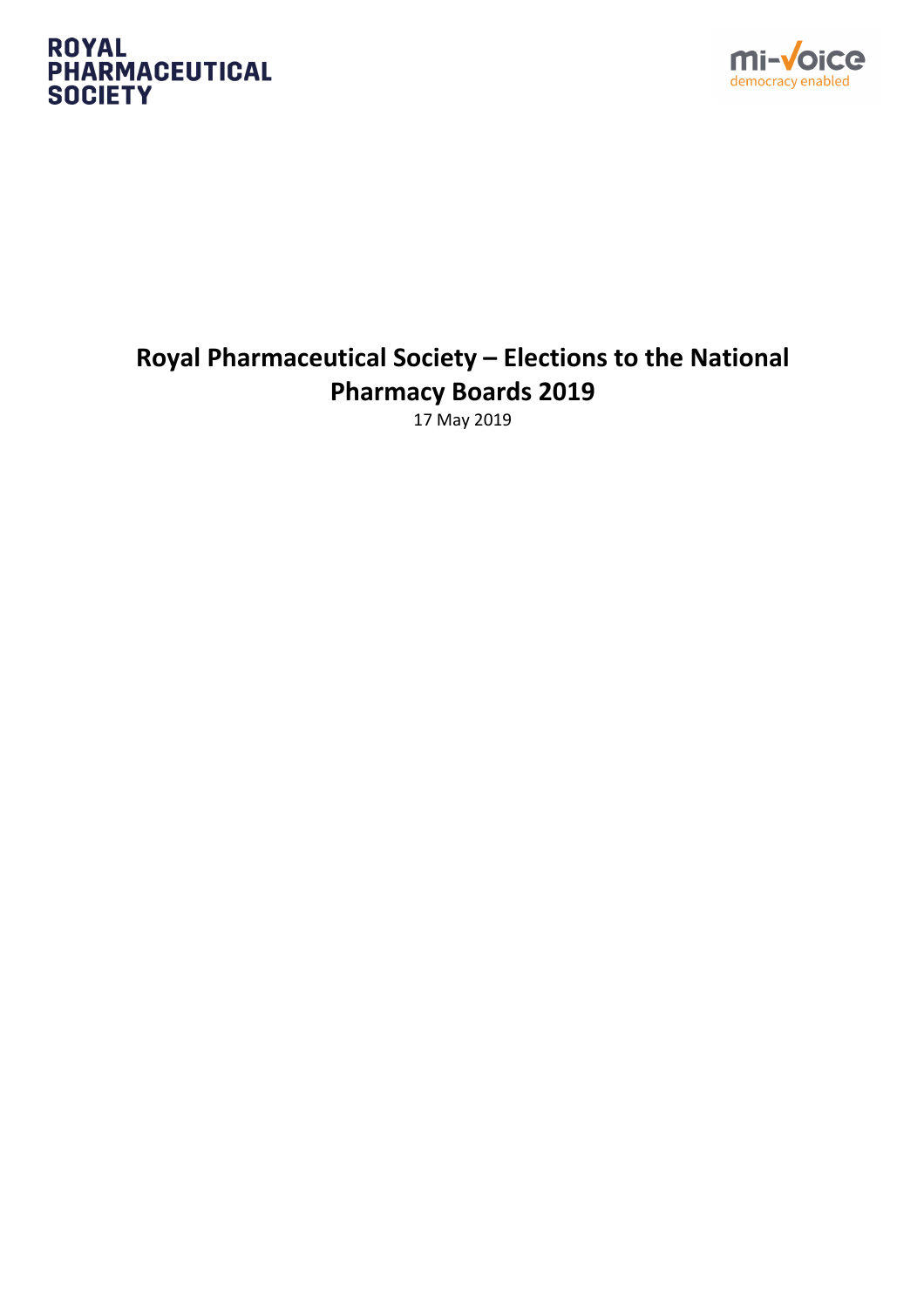## **ROYAL PHARMACEUTICAL SOCIETY**



## **Turnout**

In total, 25,117 ballots were issued, and 2,882 individual members voted. The turnout was therefore 11.47% - a slight increase on the 2018 figure of 11.12%.

#### **English Pharmacy Board**

| Number of ballots issued:        | 21,499 |
|----------------------------------|--------|
| Number of individuals who voted: | 2,121  |
| Turnout                          | 9.9%   |
| <b>Welsh Pharmacy Board</b>      |        |
| Number of ballots issued:        | 1,373  |
| Number of individuals who voted: | 278    |
| Turnout                          | 20.2%  |
| <b>Scottish Pharmacy Board</b>   |        |
| Number of ballots issued:        | 2,245  |
| Number of individuals who voted: | 483    |
| Turnout                          | 21.5%  |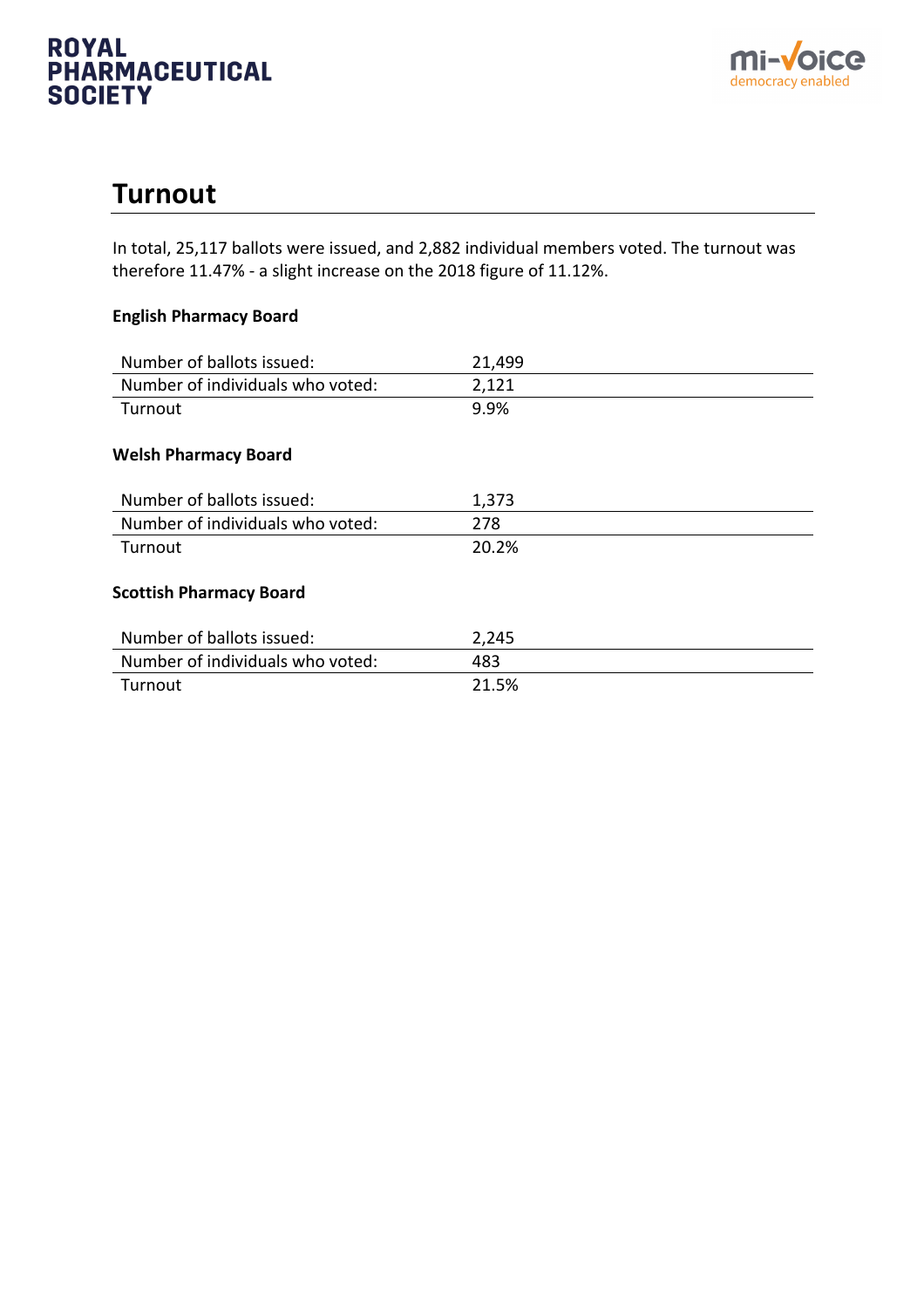



Voters were allowed to vote using one of two methods:

- 1. Postal ballot, completed and returned to Mi-Voice using Royal Mail
- 2. Online, accessed through an e-mail

In addition, a SMS was sent reminding individuals to vote online. On the day the text message was sent, which was a Sunday, 92 votes were received for the English Pharmacy Board Election, 17 votes were received for the Scottish Pharmacy Board Election and 8 votes for the Welsh Pharmacy Board.

| Channel      | England | <b>Wales</b> | <b>Scotland</b> | <b>Total</b> |
|--------------|---------|--------------|-----------------|--------------|
| E-Voting     | 2,004   | 261          | 478             | 2,743        |
| Postal       | 117     | 17           |                 | 139          |
| <b>Total</b> | 2,121   | 278          | 483             | 2,882        |

#### Individual Votes Cast by Channel

In summary 95.2% of votes received were through the online channel and 4.8% via postal ballot.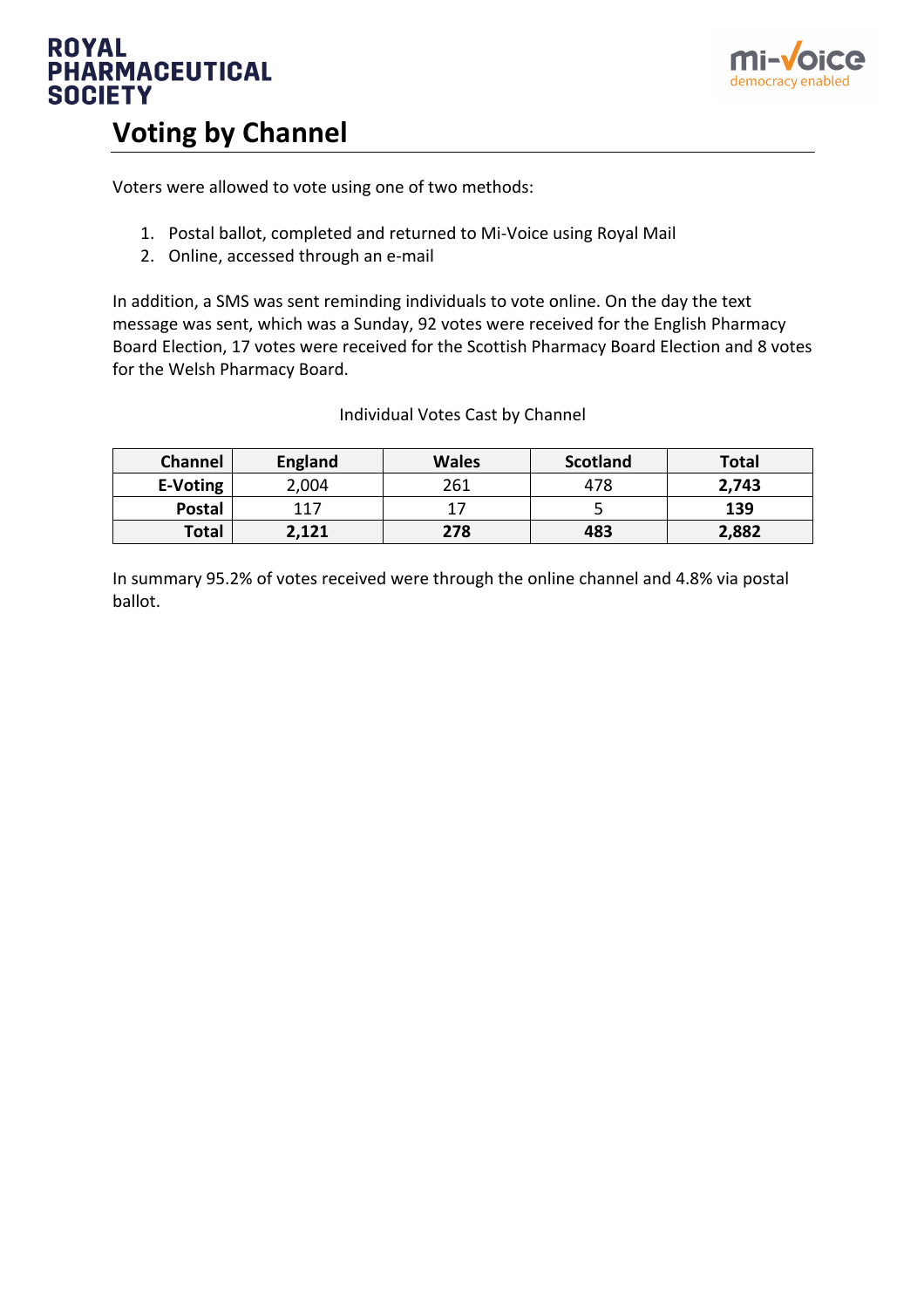## **ROYAL** PHARMACEUTICAL **SOCIETY**

# **Results**





| <b>Candidate</b>       | <b>No. of Votes</b> |                |
|------------------------|---------------------|----------------|
|                        |                     |                |
| <b>Andre YEUNG</b>     | 941                 | Elected        |
| <b>Tracey THORNLEY</b> | 914                 | <b>Elected</b> |
| <b>Sibby BUCKLE</b>    | 897                 | <b>Elected</b> |
| <b>Duncan PETTY</b>    | 719                 | <b>Elected</b> |
| <b>David CARTER</b>    | 705                 | <b>Elected</b> |
| <b>Brendon JIANG</b>   | 616                 |                |
| Jonathan CAMPBELL      | 607                 |                |
| Graeme HOOD            | 565                 |                |
| <b>Fatema MAMDANI</b>  | 510                 |                |
| Adebola TOJUOLA        | 472                 |                |
| Amira SHAIKH           | 438                 |                |
|                        |                     |                |

**Total Number of Votes Received 7,384**

| Number of individuals eligible to vote  | 21,499 |
|-----------------------------------------|--------|
| Total number of individuals who voted   | 2,121  |
| Turnout                                 | 9.9%   |
| Total number of votes                   | 7,384  |
| Total number of online ballots received | 2,004  |
| Total number of postal ballots received | 117    |
| Number of returned voting papers which  | 0      |
| were spoiled or otherwise invalid       |        |

#### **Open/ Click Through Rates from E-Mails**

| Communication      | Sent   | <b>Opened</b> | <b>Click</b> |
|--------------------|--------|---------------|--------------|
| <b>Ballot mail</b> | 21,440 | 5,860 (28%)   | 1,001 (5%)   |
| Reminder           | 20,631 | 4,762 (24%)   | 417 (2%)     |
| Second reminder    | 20,211 | 3,997(28%)    | 474 (2%)     |
| Final reminder     | 18,928 | 3,048 (16%)   | 277 (1%)     |

Please note that open/click through data should only be used as a guide because not all browsers will report back on activity. Further, we do not track how many click throughs result in an actual vote.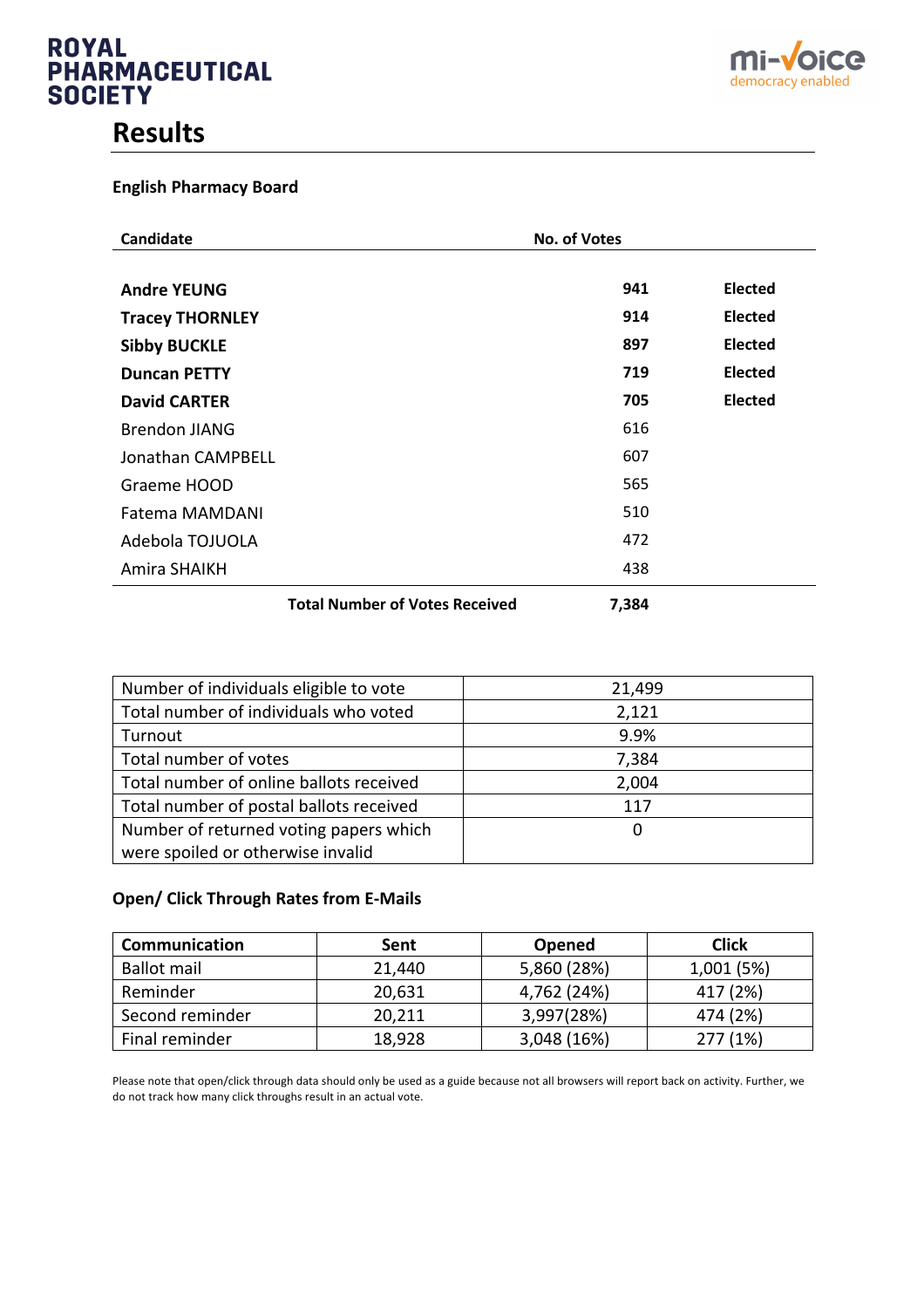



#### **Welsh Pharmacy Board**

| Candidate                             | No. of Votes |                             |
|---------------------------------------|--------------|-----------------------------|
|                                       |              |                             |
| <b>Jamie HAYES</b>                    |              |                             |
| Any Sector                            | 166          | <b>Elected - Any Sector</b> |
| <b>Adam MACKRIDGE</b>                 |              |                             |
| <b>Primary Care/Any Sector</b>        | 112          |                             |
|                                       |              |                             |
| <b>Total Number of Votes Received</b> | 278          |                             |

| Number of individuals eligible to vote  | 1,373 |
|-----------------------------------------|-------|
| Total number of individuals who voted   | 278   |
| Turnout                                 | 20.2% |
| Total number of votes                   | 278   |
| Total number of online ballots received | 261   |
| Total number of postal ballots received | 17    |
| Number of returned voting papers which  | 0     |
| were spoiled or otherwise invalid       |       |

#### **Open/ Click Through Rates from E-Mails**

| <b>Communication</b> | Sent  | <b>Opened</b> | <b>Click</b> |
|----------------------|-------|---------------|--------------|
| <b>Ballot mail</b>   | 1,373 | 424 (32%)     | 164 (12%)    |
| Reminder             | 1,202 | 268 (23%)     | 50 (4%)      |
| Second reminder      | 1,165 | 210 (19%)     | 36 (3%)      |
| Final reminder       | 1,086 | 176 (16%)     | 21 (2%)      |